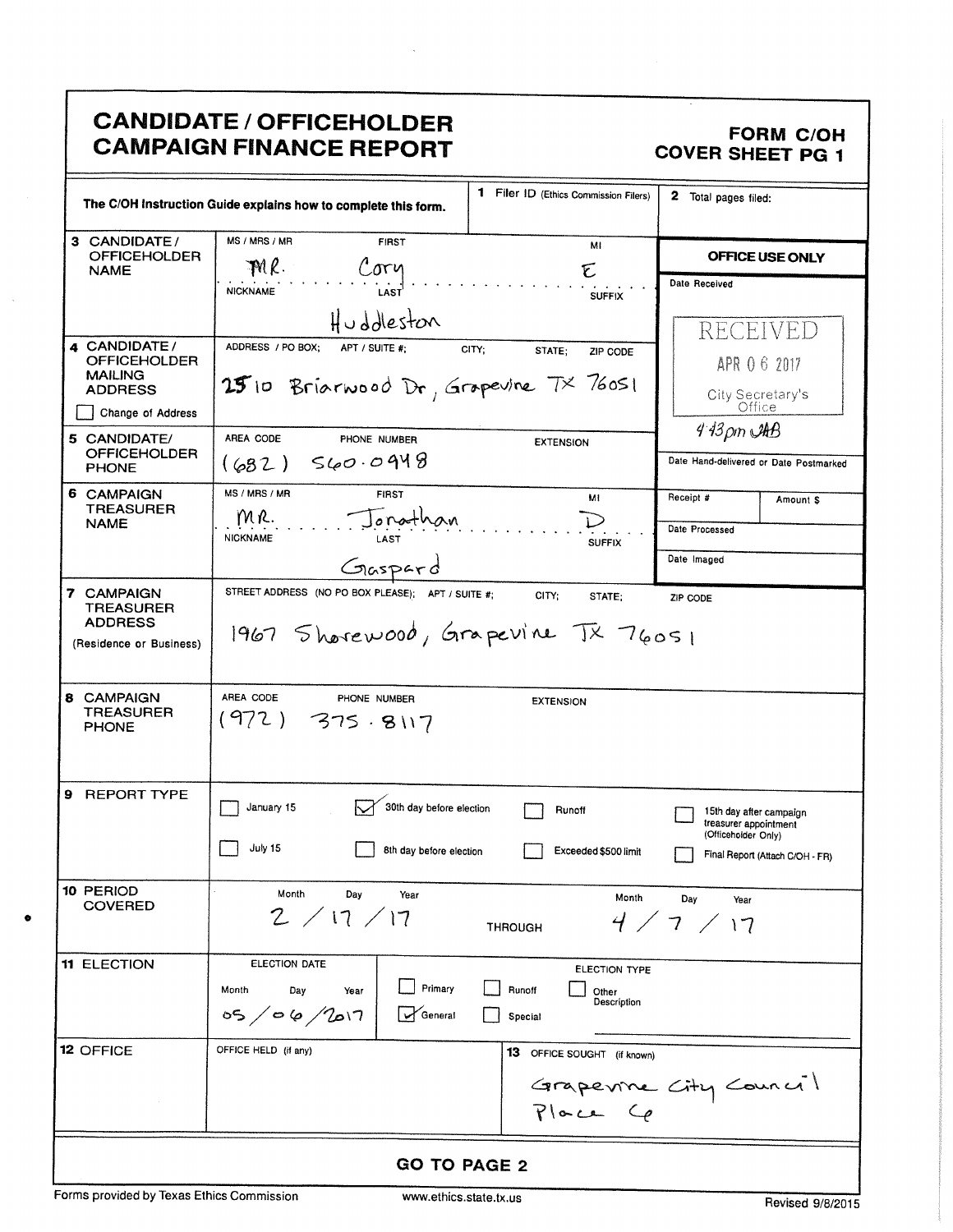## CANDIDATE / OFFICEHOLDER FORM C/OH CAMPAIGN FINANCE REPORT COVER SHEET PG 2

| 14 C/OH NAME                                              | Cory Huddleston                                                                                         |                                                                                                                                                                                                                                                                                                                                                                         | <b>15</b> Filer ID (Ethics Commission Filers)                                                                                                                |
|-----------------------------------------------------------|---------------------------------------------------------------------------------------------------------|-------------------------------------------------------------------------------------------------------------------------------------------------------------------------------------------------------------------------------------------------------------------------------------------------------------------------------------------------------------------------|--------------------------------------------------------------------------------------------------------------------------------------------------------------|
| <b>16 NOTICE FROM</b><br><b>POLITICAL</b><br>COMMITTEE(S) | OF SUCH EXPENDITURES.                                                                                   | THIS BOX IS FOR NOTICE OF POLITICAL CONTRIBUTIONS ACCEPTED OR POLITICAL EXPENDITURES MADE BY POLITICAL COMMITTEES TO<br>SUPPORT THE CANDIDATE / OFFICEHOLDER. THESE EXPENDITURES MAY HAVE BEEN MADE WITHOUT THE CANDIDATE'S OR OFFICEHOLDER'S<br>KNOWLEDGE OR CONSENT. CANDIDATES AND OFFICEHOLDERS ARE REQUIRED TO REPORT THIS INFORMATION ONLY IF THEY RECEIVE NOTICE |                                                                                                                                                              |
|                                                           | <b>COMMITTEE TYPE</b><br><b>GENERAL</b><br>SPECIFIC                                                     | <b>COMMITTEE NAME</b><br><b>COMMITTEE ADDRESS</b>                                                                                                                                                                                                                                                                                                                       |                                                                                                                                                              |
| <b>Additional Pages</b>                                   |                                                                                                         | COMMITTEE CAMPAIGN TREASURER NAME                                                                                                                                                                                                                                                                                                                                       |                                                                                                                                                              |
|                                                           |                                                                                                         | COMMITTEE CAMPAIGN TREASURER ADDRESS                                                                                                                                                                                                                                                                                                                                    |                                                                                                                                                              |
| <b>17 CONTRIBUTION</b><br><b>TOTALS</b>                   | 1.                                                                                                      | TOTAL POLITICAL CONTRIBUTIONS OF \$50 OR LESS (OTHER THAN<br>PLEDGES, LOANS, OR GUARANTEES OF LOANS), UNLESS ITEMIZED                                                                                                                                                                                                                                                   | \$<br>875.00                                                                                                                                                 |
|                                                           | 2.                                                                                                      | TOTAL POLITICAL CONTRIBUTIONS<br>(OTHER THAN PLEDGES, LOANS, OR GUARANTEES OF LOANS)                                                                                                                                                                                                                                                                                    | \$<br>4390.00                                                                                                                                                |
| <b>EXPENDITURE</b><br><b>TOTALS</b>                       | TOTAL POLITICAL EXPENDITURES OF \$100 OR LESS,<br>3.<br>\$<br>162.06<br>UNLESS ITEMIZED                 |                                                                                                                                                                                                                                                                                                                                                                         |                                                                                                                                                              |
|                                                           | 4.                                                                                                      | <b>TOTAL POLITICAL EXPENDITURES</b>                                                                                                                                                                                                                                                                                                                                     | \$<br>3350.77                                                                                                                                                |
| <b>CONTRIBUTION</b><br><b>BALANCE</b>                     | 5.                                                                                                      | TOTAL POLITICAL CONTRIBUTIONS MAINTAINED AS OF THE LAST DAY<br>OF REPORTING PERIOD                                                                                                                                                                                                                                                                                      | \$<br>1039.23                                                                                                                                                |
| <b>OUTSTANDING</b><br><b>LOAN TOTALS</b>                  | 6.                                                                                                      | TOTAL PRINCIPAL AMOUNT OF ALL OUTSTANDING LOANS AS OF THE<br>LAST DAY OF THE REPORTING PERIOD                                                                                                                                                                                                                                                                           | \$                                                                                                                                                           |
| <b>18 AFFIDAVIT</b>                                       |                                                                                                         |                                                                                                                                                                                                                                                                                                                                                                         | I swear, or affirm, under penalty of perjury, that the accompanying report is<br>true and correct and includes all information required to be reported by me |
| <b>WILLIAM</b>                                            | TARA A. BROOKS<br>Notary Public, State of Texas لِيَ<br>Comm. Expires 10-08-2018<br>Notary ID 124357873 | under Title 15, Election Code.                                                                                                                                                                                                                                                                                                                                          | Signature of Candidate or Officeholder                                                                                                                       |
| AFFIX NOTARY STAMP / SEALABOVE                            |                                                                                                         |                                                                                                                                                                                                                                                                                                                                                                         |                                                                                                                                                              |
|                                                           |                                                                                                         | day of $\boxed{A}$ $\boxed{V}$ $\boxed{l}$ , 20 $\boxed{l}$ , to certify which, witness my hand and seal of office.                                                                                                                                                                                                                                                     |                                                                                                                                                              |
|                                                           |                                                                                                         | Tapa A Borrys<br>Printed name of officer administering oath                                                                                                                                                                                                                                                                                                             | Notabu Public<br>Title of officer administering oath                                                                                                         |
| Signature of officer administering oath                   |                                                                                                         |                                                                                                                                                                                                                                                                                                                                                                         |                                                                                                                                                              |

Forms provided by Texas Ethics Commission www.ethics.state.tx.us Revised 9/8/2015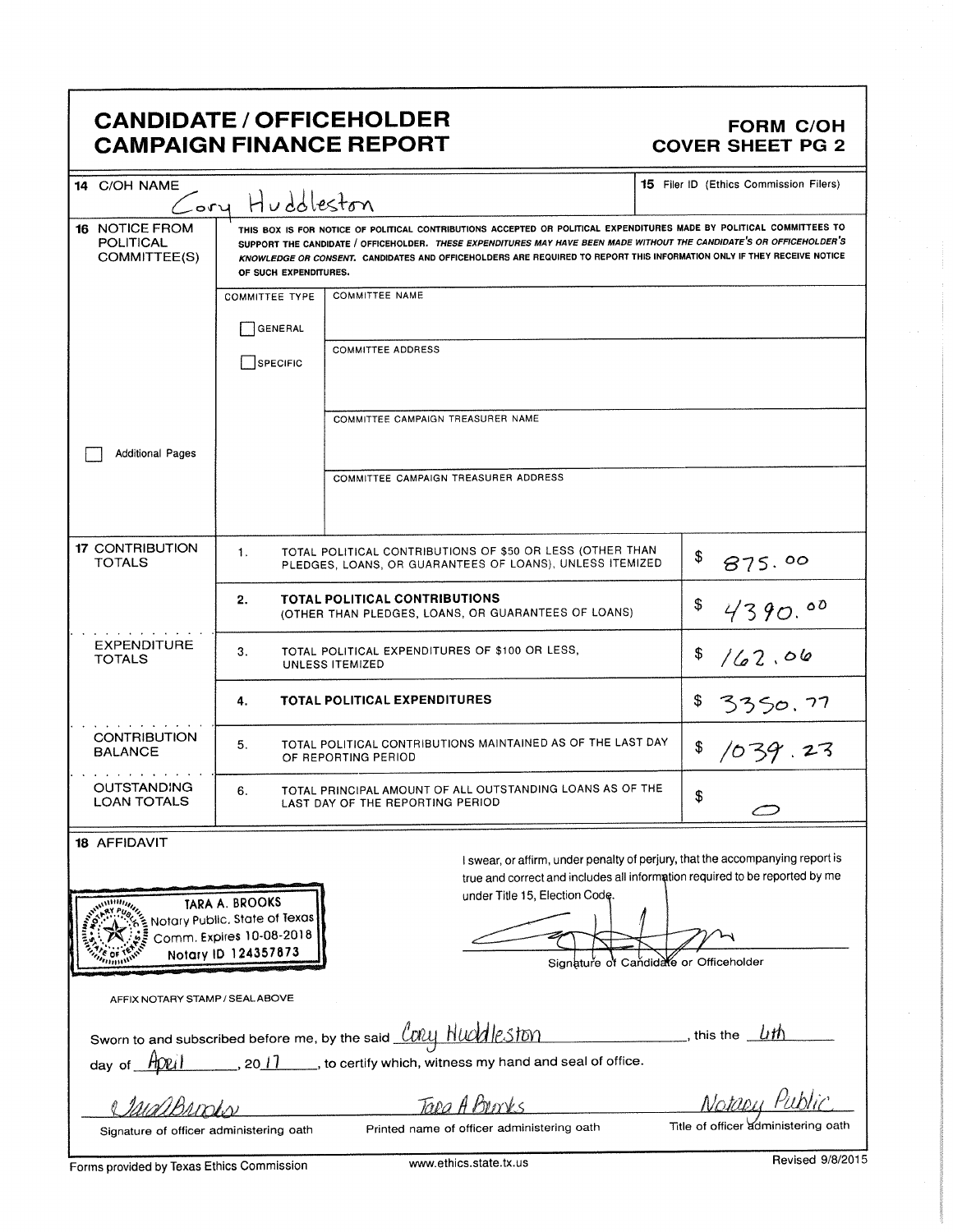# SUBTOTALS - C/OH FORM C/OH

# COVER SHEET PG 3

| 19  | <b>FILER NAME</b><br>20 Filer ID (Ethics Commission Filers)                                  |                                  |
|-----|----------------------------------------------------------------------------------------------|----------------------------------|
|     | 21 SCHEDULE SUBTOTALS<br>NAME OF SCHEDULE                                                    | <b>SUBTOTAL</b><br><b>AMOUNT</b> |
| 1.  | $\vee$<br>SCHEDULE A1: MONETARY POLITICAL CONTRIBUTIONS                                      | \$<br>4390.00                    |
| 2.  | SCHEDULE A2: NON-MONETARY (IN-KIND) POLITICAL CONTRIBUTIONS                                  | \$                               |
| з.  | SCHEDULE B: PLEDGED CONTRIBUTIONS                                                            | \$                               |
| 4.  | <b>SCHEDULE E: LOANS</b>                                                                     | \$                               |
| 5.  | $\checkmark$<br>SCHEDULE F1: POLITICAL EXPENDITURES MADE FROM POLITICAL CONTRIBUTIONS        | \$<br>33SO.77                    |
| 6.  | SCHEDULE F2: UNPAID INCURRED OBLIGATIONS                                                     | \$                               |
| 7.  | SCHEDULE F3: PURCHASE OF INVESTMENTS MADE FROM POLITICAL CONTRIBUTIONS                       | \$                               |
| 8.  | SCHEDULE F4: EXPENDITURES MADE BY CREDIT CARD                                                | \$                               |
| 9.  | SCHEDULE G: POLITICAL EXPENDITURES MADE FROM PERSONAL FUNDS                                  | \$                               |
| 10. | SCHEDULE H: PAYMENT MADE FROM POLITICAL CONTRIBUTIONS TO A BUSINESS OF C/OH                  | \$                               |
| 11. | SCHEDULE I: NON-POLITICAL EXPENDITURES MADE FROM POLITICAL CONTRIBUTIONS                     | \$                               |
| 12. | SCHEDULE K: INTEREST, CREDITS, GAINS, REFUNDS, AND CONTRIBUTIONS<br><b>RETURNED TO FILER</b> | \$                               |
|     |                                                                                              |                                  |
|     |                                                                                              |                                  |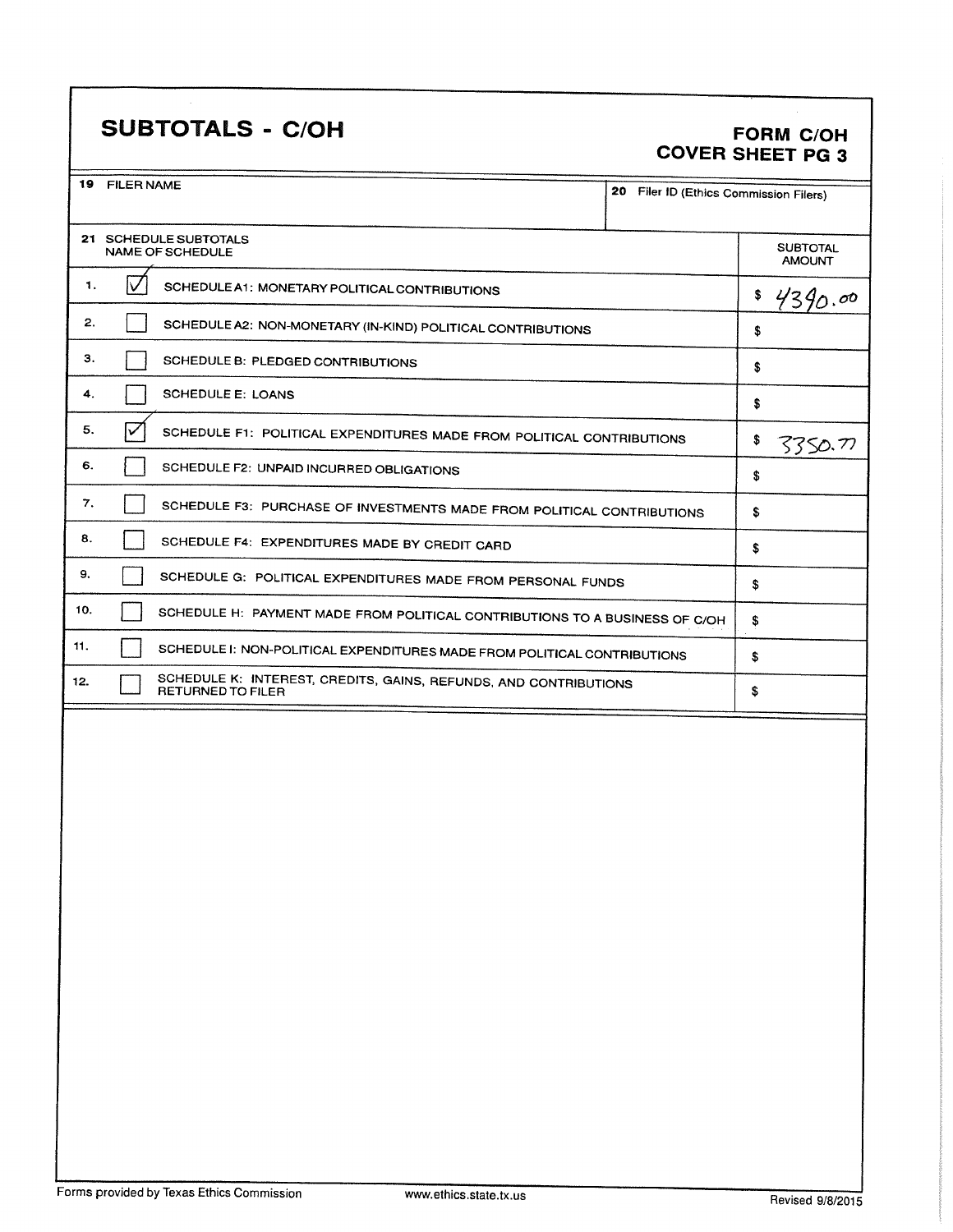| <b>MONETARY POLITICAL CONTRIBUTIONS</b><br><b>SCHEDULE A1</b>                                                                      |                                               |  |  |  |
|------------------------------------------------------------------------------------------------------------------------------------|-----------------------------------------------|--|--|--|
| The Instruction Guide explains how to complete this form.                                                                          | <b>1</b> Total pages Schedule A1:             |  |  |  |
| 2 FILER NAME<br>Cory Huddleston                                                                                                    | 3 Filer ID (Ethics Commission Filers)         |  |  |  |
| 4 Date<br>5 Full name of contributor and pout-of-state PAC (ID#:                                                                   | 7 Amount of contribution (\$)                 |  |  |  |
| 2/27/17 6 contributor address; city; state; zip code<br>2510 Brianwood Dr Grapevine Tx 76051                                       | $\# 100.00$                                   |  |  |  |
| Principal occupation / Job title (See Instructions)<br>8<br>mner                                                                   | 9 Employer (See Instructions)<br>Cure Studios |  |  |  |
| Full name of contributor<br>Date                                                                                                   | Amount of contribution (\$)                   |  |  |  |
| 3/1/17 Sack & Toni Hitlson<br>3/1/17 Contributor address: City; State; Zip Code<br>4410 Gory Ln Amarillo TX 79110                  | 4380.00                                       |  |  |  |
| <b>Employer (See Instructions)</b><br>Principal occupation / Job title (See Instructions)<br>Pantex<br>N/A                         |                                               |  |  |  |
| Full name of contributor<br>Date                                                                                                   | Amount of contribution (\$)                   |  |  |  |
| Tina Davis<br>$3/8/17$ Contributor address; City; State; Zip Code<br>3316 Oxbow Amarillo TX 79106                                  | \$7/00.00                                     |  |  |  |
| Employer (See Instructions)<br>Principal occupation / Job title (See Instructions)<br>Retired<br>Retired                           |                                               |  |  |  |
| Full name of contributor<br>Date<br>out-of-state PAC (ID#:                                                                         | Amount of contribution (\$)                   |  |  |  |
| George Andrews<br>Contributor address;<br>3/10/17<br>City;<br>State; Zip Code<br>3301 Clearfield Dr<br>Gropevine Tx 76051          | #100.00                                       |  |  |  |
| <b>Employer (See Instructions)</b><br>Principal occupation / Job title (See Instructions)<br>George Andrews CPA<br>$\mathcal{LPN}$ |                                               |  |  |  |
| ATTACH ADDITIONAL COPIES OF THIS SCHEDULE AS NEEDED                                                                                |                                               |  |  |  |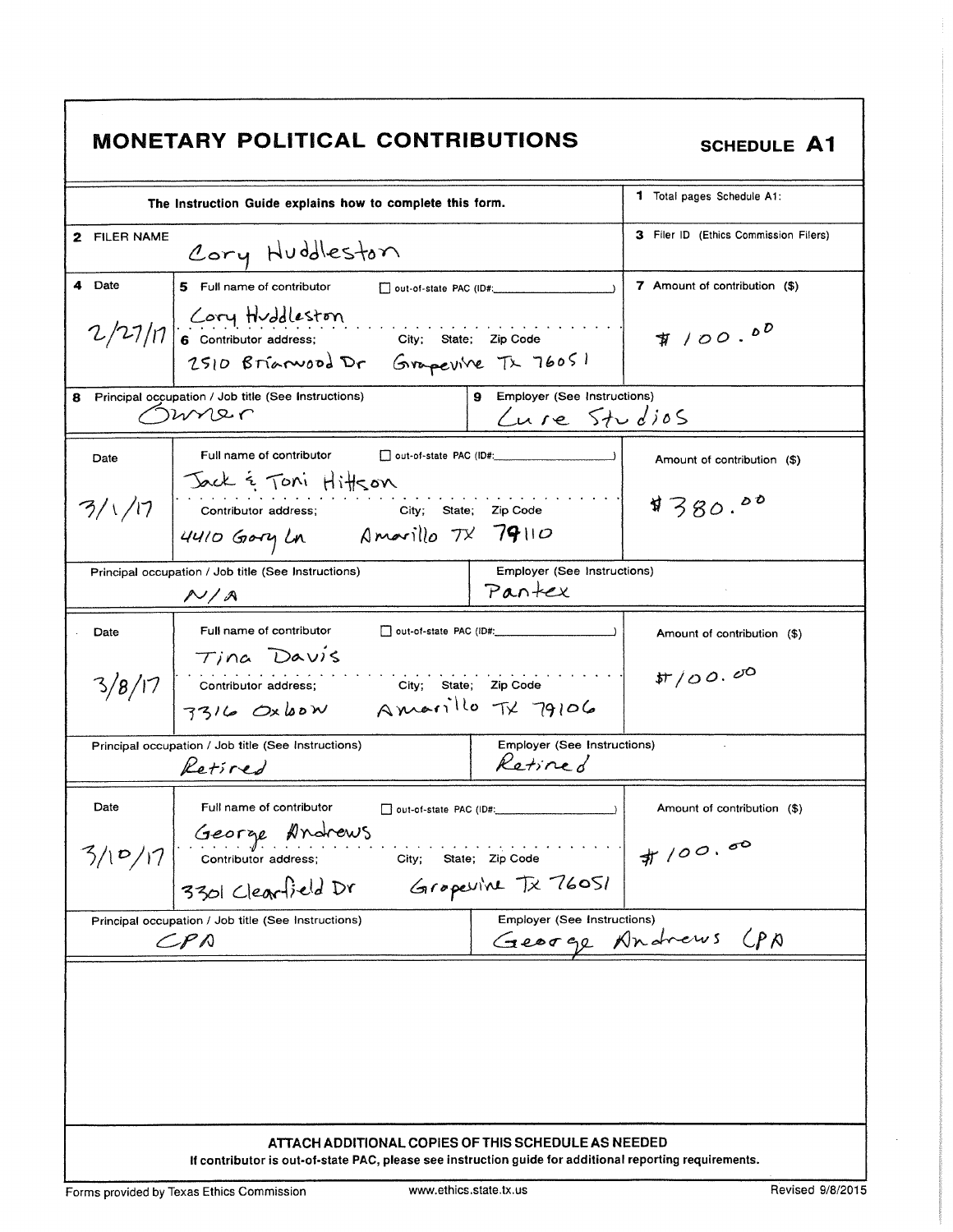|                                                                                                                                      | <b>MONETARY POLITICAL CONTRIBUTIONS</b>                                                                                                                                                   |                                          | <b>SCHEDULE A1</b>                           |  |
|--------------------------------------------------------------------------------------------------------------------------------------|-------------------------------------------------------------------------------------------------------------------------------------------------------------------------------------------|------------------------------------------|----------------------------------------------|--|
|                                                                                                                                      | The Instruction Guide explains how to complete this form.                                                                                                                                 |                                          | <b>1</b> Total pages Schedule A1:            |  |
| 2 FILER NAME                                                                                                                         | Cory Huddleston                                                                                                                                                                           |                                          | <b>3</b> Filer ID (Ethics Commission Filers) |  |
| 4 Date                                                                                                                               | 5 Full name of contributor<br>out-of-state PAC (ID#:<br>3/10/17 Doyle & Elizabeth Welch<br>6 contributor address; city; State; Zip Code<br>3130 woodland Heights Gr, Colleguille Tx 76034 |                                          | 7 Amount of contribution (\$)<br>1 / 00.00   |  |
| 8<br>Retired                                                                                                                         | Principal occupation / Job title (See Instructions)                                                                                                                                       | 9 Employer (See Instructions)<br>Retired |                                              |  |
| Date                                                                                                                                 | Full name of contributor                                                                                                                                                                  |                                          | Amount of contribution (\$)                  |  |
|                                                                                                                                      | 3/10/17 Royce t Shoron Morgan<br>3/10/17 Contributor address; City; State; Zip Code<br>2209 Beacon Hill DC Keller TX 76248                                                                |                                          | $\text{D}$ $\sigma$ , $\sigma$               |  |
|                                                                                                                                      | Principal occupation / Job title (See Instructions)<br>Retified                                                                                                                           | Employer (See Instructions)<br>Retired   |                                              |  |
| Date                                                                                                                                 | Full name of contributor<br>$3/10/17$ Fiel $\frac{1}{2}$ Julia McCorty<br>City; State; Zip Code                                                                                           |                                          | Amount of contribution (\$)<br>\$7.50.00     |  |
| 701 Peach Ct Grapevine TX 76051<br>Employer (See Instructions)<br>Principal occupation / Job title (See Instructions)<br>$N/\lambda$ |                                                                                                                                                                                           |                                          |                                              |  |
| Date<br>3/10/17                                                                                                                      | Full name of contributor<br>out-of-state PAC (ID#:<br>rey Keech<br>State: Zip Code<br>City;<br>Contributor address;<br>Dallos TX                                                          | $\Box$                                   | Amount of contribution (\$)<br>\$100,00      |  |
| Employer (See Instructions)<br>Principal occupation / Job title (See Instructions)                                                   |                                                                                                                                                                                           |                                          |                                              |  |
|                                                                                                                                      | ATTACH ADDITIONAL COPIES OF THIS SCHEDULE AS NEEDED                                                                                                                                       |                                          |                                              |  |
|                                                                                                                                      | If contributor is out-of-state PAC, please see instruction guide for additional reporting requirements.                                                                                   |                                          |                                              |  |

٦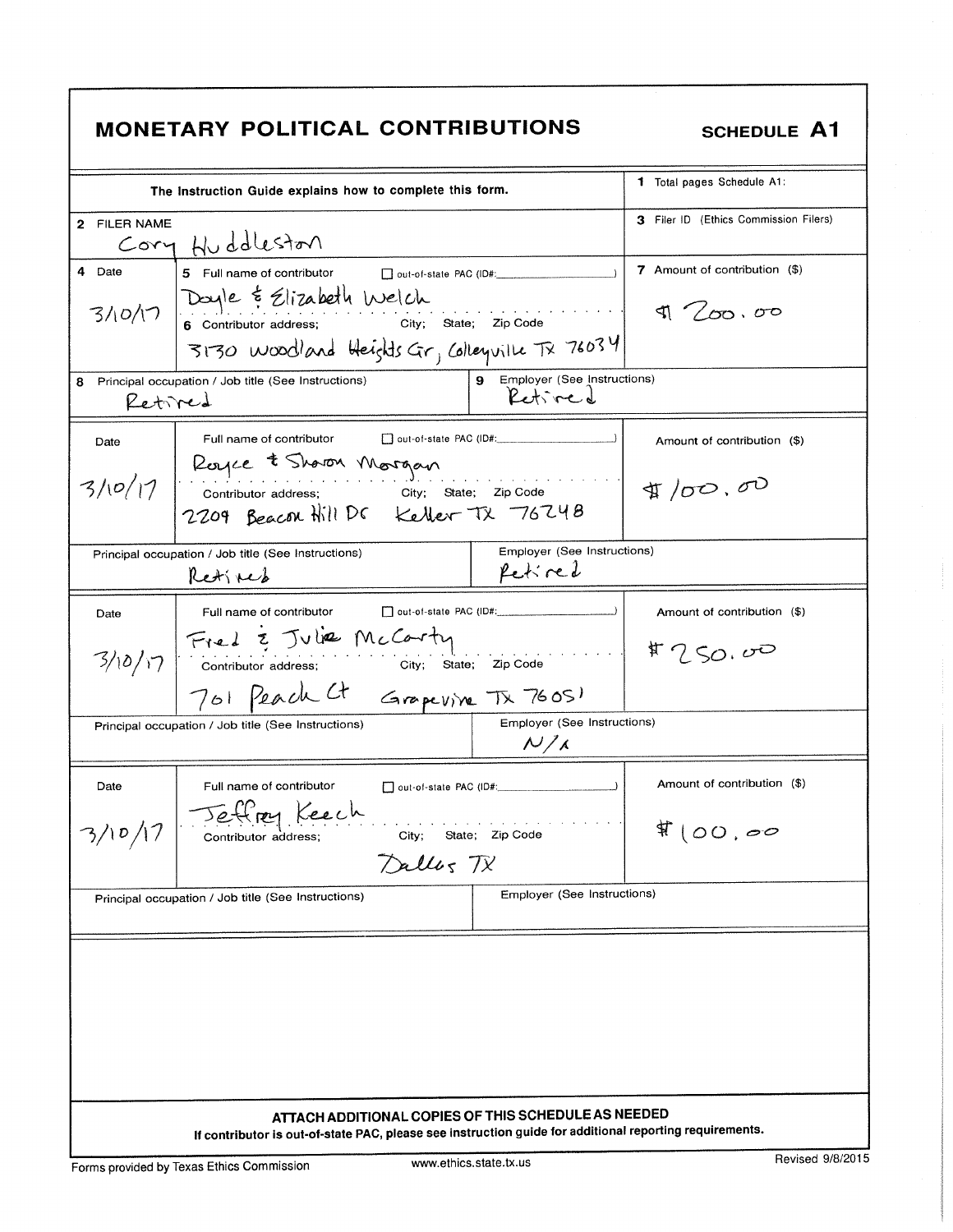|  | <b>MONETARY POLITICAL CONTRIBUTIONS</b> |
|--|-----------------------------------------|
|  |                                         |

| <b>MONETARY POLITICAL CONTRIBUTIONS</b><br><b>SCHEDULE A1</b> |                                                                                                                |                                             |                                       |
|---------------------------------------------------------------|----------------------------------------------------------------------------------------------------------------|---------------------------------------------|---------------------------------------|
|                                                               | The Instruction Guide explains how to complete this form.                                                      |                                             | <b>1</b> Total pages Schedule A1:     |
| 2 FILER NAME                                                  | Son Healester<br>5 Full name of contributor Dout-of-state PAC (ID#                                             |                                             | 3 Filer ID (Ethics Commission Filers) |
| 4 Date                                                        |                                                                                                                |                                             | 7 Amount of contribution (\$)         |
|                                                               | 3/10/17 Mike Élaura Oakley<br>3/10/17 6 contributor address; city: state: Zip Code                             |                                             | $\frac{1}{25}$ , 00                   |
|                                                               | 2121 Lakeridge Dr. Gropenne 876051<br>Principal occupation / Job title (See Instructions)                      | Employer (See Instructions)<br>9            |                                       |
| Date                                                          | Full name of contributor                                                                                       | $\Box$ out-of-state PAC (ID#: $\Box$ )      | Amount of contribution (\$)           |
|                                                               | $3/10/17$ Michael & Lacy Williams<br>contributor address; city; State; Zip Code                                |                                             | \$500,00                              |
|                                                               | 12113 Dinette St. Ft Worth TX 300                                                                              |                                             |                                       |
|                                                               | Principal occupation / Job title (See Instructions)                                                            | Employer (See Instructions)                 |                                       |
| Date                                                          | Full name of contributor                                                                                       |                                             | Amount of contribution (\$)           |
|                                                               | 3/15/17 Corry Huddleston<br>3/15/17 contributor address; city; state; zip code<br>2510 Brianwood Dr. Grapevine |                                             | #160.00                               |
|                                                               |                                                                                                                |                                             |                                       |
| swner                                                         | Principal occupation / Job title (See Instructions)                                                            | Employer (See Instructions)<br>Lure Studios |                                       |
| Date                                                          | Full name of contributor<br>out-of-state PAC (ID#:                                                             |                                             | Amount of contribution (\$)           |
|                                                               | 3/20/17 Eric Morgan<br>2818 Flint Trail, Keller TX 76248                                                       |                                             | 51,200.00                             |
| wrer                                                          | Principal occupation / Job title (See Instructions)                                                            | Employer (See Instructions)                 | Morgan Realty Group                   |
|                                                               | ATTACH ADDITIONAL COPIES OF THIS SCHEDULE AS NEEDED                                                            |                                             |                                       |
|                                                               | If contributor is out-of-state PAC, please see instruction guide for additional reporting requirements.        |                                             |                                       |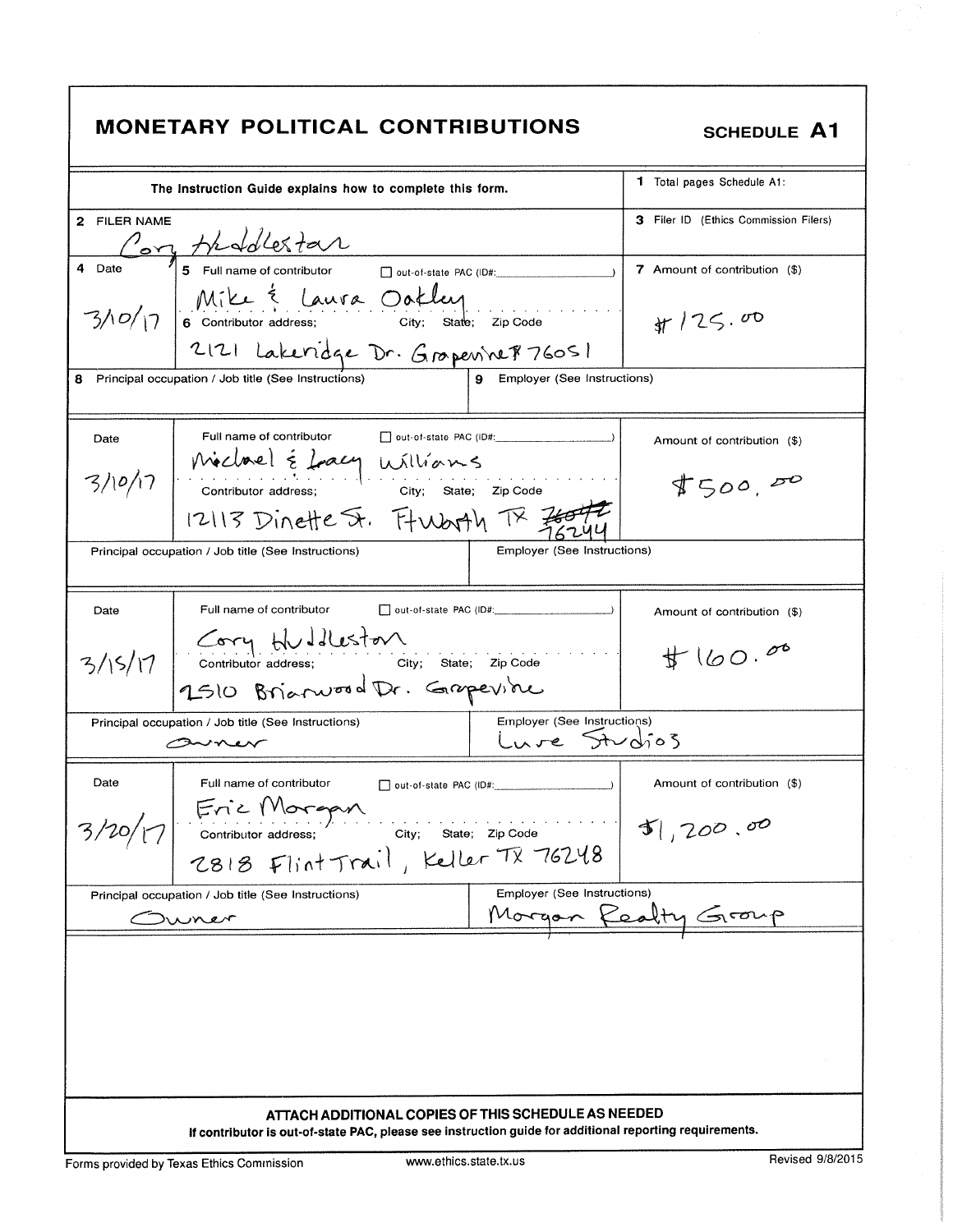|  |  |  | <b>MONETARY POLITICAL CONTRIBUTIONS</b> |
|--|--|--|-----------------------------------------|
|--|--|--|-----------------------------------------|

SCHEDULE A1

|                                                                                    | The Instruction Guide explains how to complete this form.                                               |                                                            | <b>1</b> Total pages Schedule A1:     |  |
|------------------------------------------------------------------------------------|---------------------------------------------------------------------------------------------------------|------------------------------------------------------------|---------------------------------------|--|
| 2 FILER NAME                                                                       | Cory Huddleston                                                                                         |                                                            | 3 Filer ID (Ethics Commission Filers) |  |
| 4 Date                                                                             | 5 Full name of contributor                                                                              | □ out-of-state PAC (ID#: 2000)                             | 7 Amount of contribution (\$)         |  |
|                                                                                    | Beverick Jordan<br>3/20/10 6 Contributor address; City; State; Zip Code                                 |                                                            | $\sharp$ 100.00                       |  |
|                                                                                    |                                                                                                         | Grepevine TX 76051                                         |                                       |  |
| 8                                                                                  | Principal occupation / Job title (See Instructions)                                                     | Employer (See Instructions)<br>9                           |                                       |  |
| Date                                                                               | Full name of contributor                                                                                |                                                            | Amount of contribution (\$)           |  |
|                                                                                    | 24/17 michael McCory<br>24/17 contributor address; city; State; Zip Code<br>505 Chisolm Ct              |                                                            | \$100.00                              |  |
|                                                                                    | Principal occupation / Job title (See Instructions)                                                     | Collegialle TX 76031<br>Employer (See Instructions)<br>N/A |                                       |  |
| Date                                                                               | Full name of contributor                                                                                | out-of-state PAC (ID#:                                     | Amount of contribution (\$)           |  |
|                                                                                    | a construction of the con-<br>City; State; Zip Code<br>Contributor address;                             |                                                            |                                       |  |
| Employer (See Instructions)<br>Principal occupation / Job title (See Instructions) |                                                                                                         |                                                            |                                       |  |
| Date                                                                               | Full name of contributor                                                                                |                                                            | Amount of contribution (\$)           |  |
|                                                                                    | City;<br>Contributor address;                                                                           | State; Zip Code                                            |                                       |  |
|                                                                                    | Principal occupation / Job title (See Instructions)                                                     | Employer (See Instructions)                                |                                       |  |
|                                                                                    |                                                                                                         |                                                            |                                       |  |
|                                                                                    |                                                                                                         |                                                            |                                       |  |
|                                                                                    |                                                                                                         |                                                            |                                       |  |
|                                                                                    |                                                                                                         |                                                            |                                       |  |
|                                                                                    |                                                                                                         |                                                            |                                       |  |
|                                                                                    |                                                                                                         |                                                            |                                       |  |
|                                                                                    | ATTACH ADDITIONAL COPIES OF THIS SCHEDULE AS NEEDED                                                     |                                                            |                                       |  |
|                                                                                    | If contributor is out-of-state PAC, please see instruction guide for additional reporting requirements. |                                                            |                                       |  |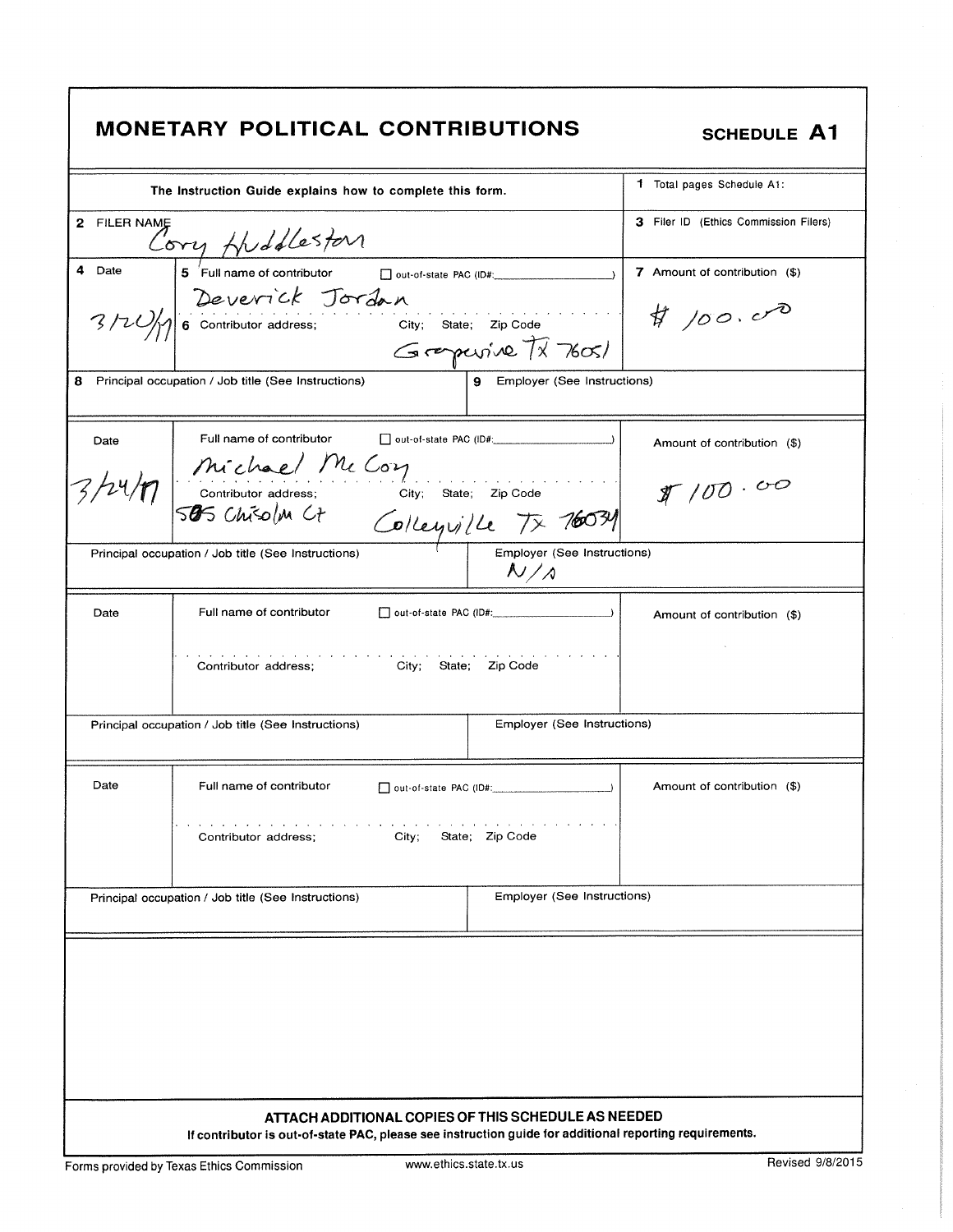### POLITICAL EXPENDITURES MADE FROM POLITICAL CONTRIBUTIONS

|                                                                                                                                                                                       | <b>EXPENDITURE CATEGORIES FOR BOX 8(a)</b>                                                                                                                                   |                                                                                                                                               |                                                                                                                                                                                                        |  |
|---------------------------------------------------------------------------------------------------------------------------------------------------------------------------------------|------------------------------------------------------------------------------------------------------------------------------------------------------------------------------|-----------------------------------------------------------------------------------------------------------------------------------------------|--------------------------------------------------------------------------------------------------------------------------------------------------------------------------------------------------------|--|
| <b>Advertising Expense</b><br>Accounting/Banking<br><b>Consulting Expense</b><br>Contributions/Donations Made By<br>Candidate/Officeholder/Political Committee<br>Credit Card Payment | <b>Event Expense</b><br>Fees<br>Food/Beverage Expense<br>Gift/Awards/Memorials Expense<br><b>Legal Services</b><br>The instruction Guide explains how to complete this form. | Loan Repayment/Reimbursement<br>Office Overhead/Rental Expense<br>Polling Expense<br><b>Printing Expense</b><br>Salaries/Wages/Contract Labor | Solicitation/Fundraising Expense<br><b>Transportation Equipment &amp; Related Expense</b><br><b>Travel In District</b><br><b>Travel Out Of District</b><br>- Other (enter a category not listed above) |  |
| 1 Total pages Schedule F1: 2 FILER NAME                                                                                                                                               |                                                                                                                                                                              |                                                                                                                                               | 3 Filer ID (Ethics Commission Filers)                                                                                                                                                                  |  |
|                                                                                                                                                                                       | Cory Huddlestar                                                                                                                                                              |                                                                                                                                               |                                                                                                                                                                                                        |  |
| 4 Date $3/14/$                                                                                                                                                                        | Grapevine Ambucs                                                                                                                                                             |                                                                                                                                               |                                                                                                                                                                                                        |  |
| 6 Amount (\$)                                                                                                                                                                         | City; State; Zip Code<br>7 Payee address;                                                                                                                                    |                                                                                                                                               |                                                                                                                                                                                                        |  |
| 150,00                                                                                                                                                                                | 2150 W. Northwest Huy suite 114 # 1089 Grapevine TX 7651                                                                                                                     |                                                                                                                                               |                                                                                                                                                                                                        |  |
| 8                                                                                                                                                                                     | (a) Category (See Categories listed at the top of this schedule)                                                                                                             | (b) Description                                                                                                                               |                                                                                                                                                                                                        |  |
| <b>PURPOSE</b>                                                                                                                                                                        |                                                                                                                                                                              |                                                                                                                                               | Check if travel outside of Texas. Complete Schedule T.                                                                                                                                                 |  |
| ОF<br><b>EXPENDITURE</b>                                                                                                                                                              | Adevertising Expense                                                                                                                                                         |                                                                                                                                               | Check if Austin, TX, officeholder living expense                                                                                                                                                       |  |
|                                                                                                                                                                                       |                                                                                                                                                                              |                                                                                                                                               | Golf tole Speparchip: Townsmunt                                                                                                                                                                        |  |
| 9 Complete ONLY if direct<br>expenditure to benefit C/OH                                                                                                                              | Candidate / Officeholder name                                                                                                                                                | Office sought                                                                                                                                 | Office held                                                                                                                                                                                            |  |
| Date                                                                                                                                                                                  | Payee name                                                                                                                                                                   |                                                                                                                                               |                                                                                                                                                                                                        |  |
| 3/10/17                                                                                                                                                                               | $Kim$ Willis                                                                                                                                                                 |                                                                                                                                               |                                                                                                                                                                                                        |  |
| Amount (\$)                                                                                                                                                                           | City; State; Zip Code<br>Payee address;                                                                                                                                      |                                                                                                                                               |                                                                                                                                                                                                        |  |
| [78.59]<br>41                                                                                                                                                                         |                                                                                                                                                                              |                                                                                                                                               |                                                                                                                                                                                                        |  |
|                                                                                                                                                                                       | Category (See Categories listed at the top of this schedule)                                                                                                                 | Description                                                                                                                                   |                                                                                                                                                                                                        |  |
| <b>PURPOSE</b>                                                                                                                                                                        |                                                                                                                                                                              |                                                                                                                                               | Check if travel outside of Texas. Complete Schedule T.                                                                                                                                                 |  |
| ОF<br><b>EXPENDITURE</b>                                                                                                                                                              |                                                                                                                                                                              |                                                                                                                                               | Check if Austin, TX, officeholder living expense                                                                                                                                                       |  |
|                                                                                                                                                                                       | Event Expense                                                                                                                                                                |                                                                                                                                               | Reimbursement for Meat/vecque a Cantaire                                                                                                                                                               |  |
| Complete ONLY if direct<br>expenditure to benefit C/OH                                                                                                                                | Candidate / Officeholder name                                                                                                                                                | Office sought                                                                                                                                 |                                                                                                                                                                                                        |  |
| Date                                                                                                                                                                                  | Payee name                                                                                                                                                                   |                                                                                                                                               |                                                                                                                                                                                                        |  |
|                                                                                                                                                                                       | anwal, INC                                                                                                                                                                   |                                                                                                                                               |                                                                                                                                                                                                        |  |
| Amount (\$)                                                                                                                                                                           | City; State; Zip Code<br>Payee address;                                                                                                                                      |                                                                                                                                               |                                                                                                                                                                                                        |  |
| 2325.34                                                                                                                                                                               | 12404 State Hwy ISS S.                                                                                                                                                       | Typer TX                                                                                                                                      | 75705                                                                                                                                                                                                  |  |
|                                                                                                                                                                                       | Category (See Categories listed at the top of this schedule)                                                                                                                 | Description                                                                                                                                   | Check if travel outside of Texas. Complete Schedule T.                                                                                                                                                 |  |
| <b>PURPOSE</b>                                                                                                                                                                        |                                                                                                                                                                              |                                                                                                                                               | Check if Austin, TX, officeholder living expense                                                                                                                                                       |  |
| ОF<br><b>EXPENDITURE</b>                                                                                                                                                              | Advertising Expense                                                                                                                                                          |                                                                                                                                               |                                                                                                                                                                                                        |  |
|                                                                                                                                                                                       |                                                                                                                                                                              |                                                                                                                                               |                                                                                                                                                                                                        |  |
| Complete ONLY if direct<br>expenditure to benefit C/OH                                                                                                                                | Candidate / Officeholder name                                                                                                                                                | Office sought                                                                                                                                 | Office held                                                                                                                                                                                            |  |

Forms provided by Texas Ethics Commission

SCHEDULE F1